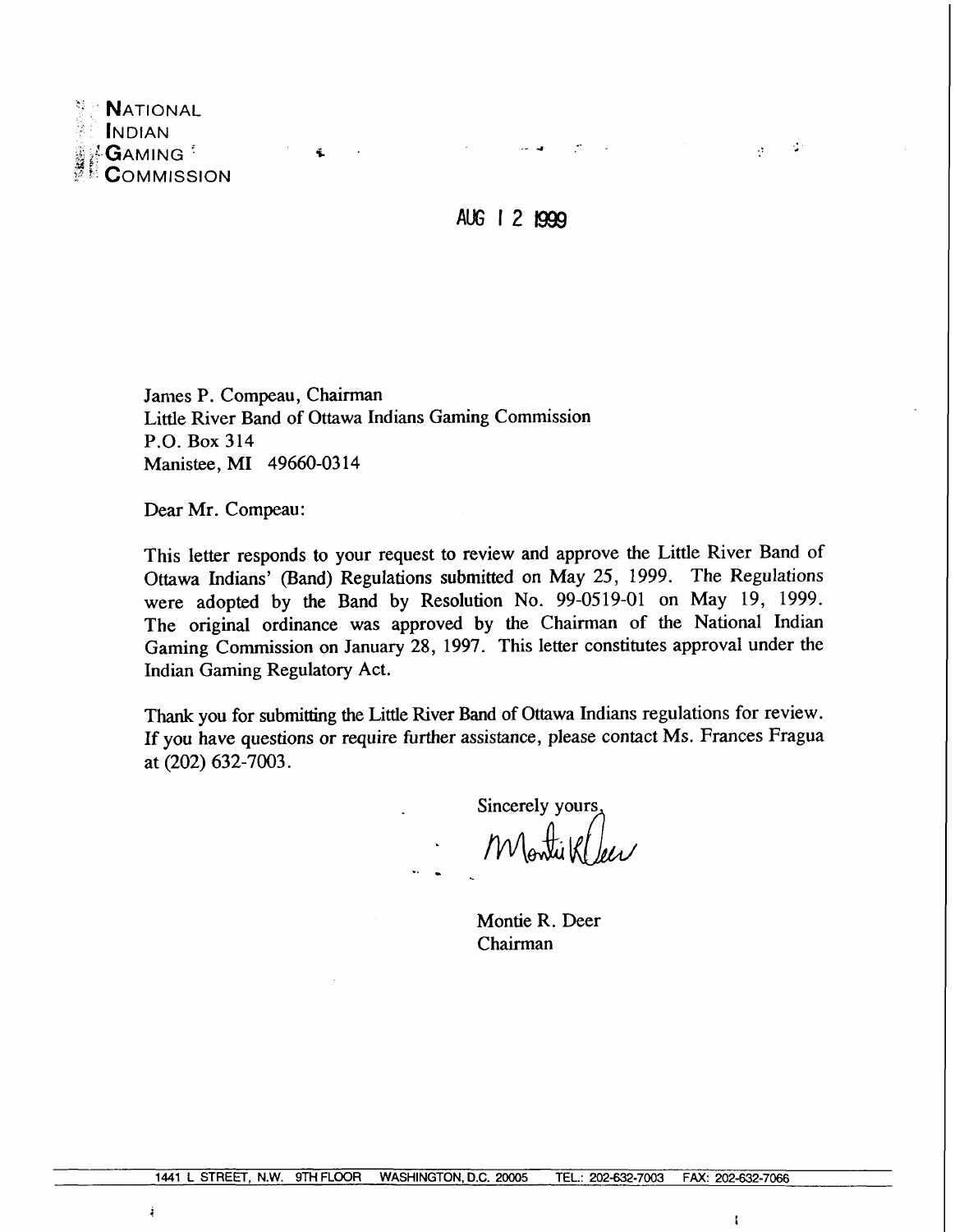

**Little River Band of Ottawa lndians**  TRIBAL GAMING COMMISSION PO Box 314 Manistee MI 49660-031 **4**  (616) 723-8288

 $JUN - 7 1999$ 

#### **Gaming Commission Resolution No. #99-0519-01**

APPROVING GAMING RULES 1 THROUGH 9

WHEREAS, the Little River Band of Ottawa lndians is a federally recognized Indian Tribe, as reaffirmed under Pub. L. 103-324, enacted on September 21, 1994; and

WHEREAS, the Tribal Council has, pursuant to Tribal Ordinance No. 97- 400-01, created a Gaming Commission and delegated to such Commission the authority to regulate all gaming activities authorized by the Tribe and to enforce all Tribal and federal laws governing the conduct of Tribally-licensed gaming activities; and

WHEREAS, the Tribe's Gaming Ordinance was a approved by the National Indian Gaming Commission on January 28, 1997; and

WHEREAS, the Tribal Gaming Commission, pursuant to Section 6.04 of the Gaming Ordinance, is authorized to promulgate rules and regulations as may be necessary to interpret and implement the Gaming Ordinance and to establish regulatory systems for contracting and other matters concerning gaming operations; and

WHEREAS, the Tribal Gaming Commission has determined that it is necessary to establish rules to clarify the licensing requirements for employees of the Gaming Enterprise and vendors doing business with Tribal Gaming Enterprises.

NOW THEREFORE BE IT RESOLVED, that the Tribal Gaming Commission approves and adopts the following Rules applicable to Tribal gaming operations:

Rule 1: Fees for Background Investigations for Gaming Employees;

Rule 2: Licensing Requirements and Fees for Gaming Service Vendors and Non-gaming Service Vendors;

SERVING KENT, LAKE, MANISTEE, MASON, MUSKEGONG, NEWAYGO, OCEANA, OTTAWA AND WEXFORD COUNTIES FAX (61 6) **723-8020**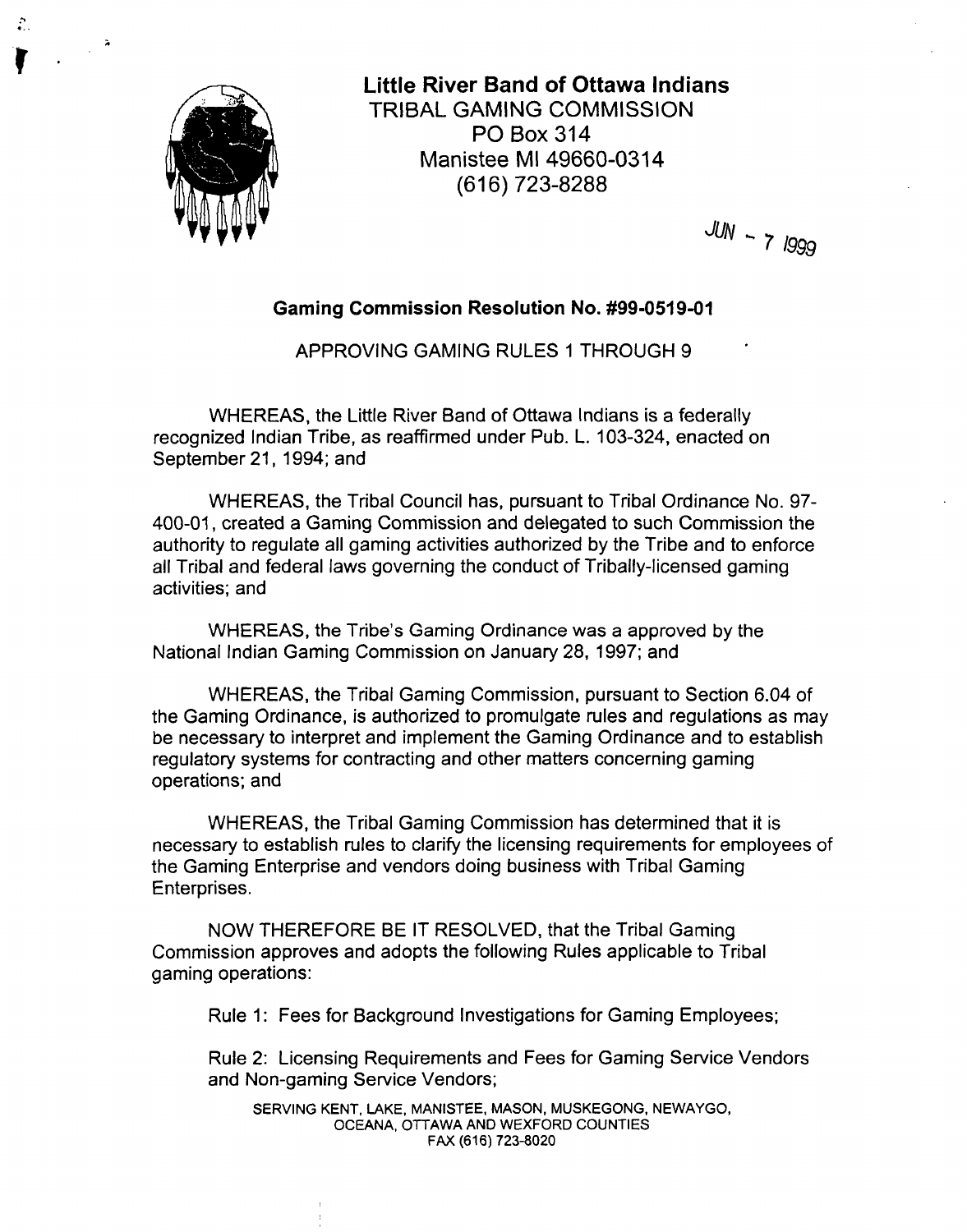Rule 3: Designation of Primary Management Officials and Key Employees;

Rule **4:** License Issuance After Lapse in Employment;

Rule 5: Prohibition on Gaming by Gaming Commissioners, Commission Staff, All Gaming Employees and Certain Tribal Officials;

Rule 6: Restrictions on License Transfers;

Rule 7: Suspension of License for Criminal Conviction;

Rule 8: Technical Standards for Electronic Games of Chance; .

Rule 9: Electronic Games of Chance Minimum Pay Outs.

IT IS FURTHER RESOLVED THAT copies of these Rules, together with a copy of this Resolution shall be forwarded to the Tribal Council Recorder, the General Manager of each Gaming Facility and the National Indian Gaming Commission.

#### **Certificate of Adoption**

This resolution was adopted by the Gaming Commission of the Little River Band of Ottawa Indians at its regular meeting held at the Tribal Administrative Offices on May 19, 1999 by a vote of  $\overline{H}$  in favor,  $\overline{O}$  opposed, I absent, and  $\overline{O}$ abstentions, a quorum being present for such vote. Offices on May 19, 1999 by a vote or <u>4</u> in favor, *Q* opposed, *L* absent,<br>abstentions, a quorum being present for such vote.<br>Attest:<br>Carol Bialik, Executive Secretary

SERVING KENT, LAKE. MANISTEE. MASON, MUSKEGONG, NEWAYGO, OCEANA, OTTAWA AND WEXFORD COUNTIES FAX (61 **6) 723-8020**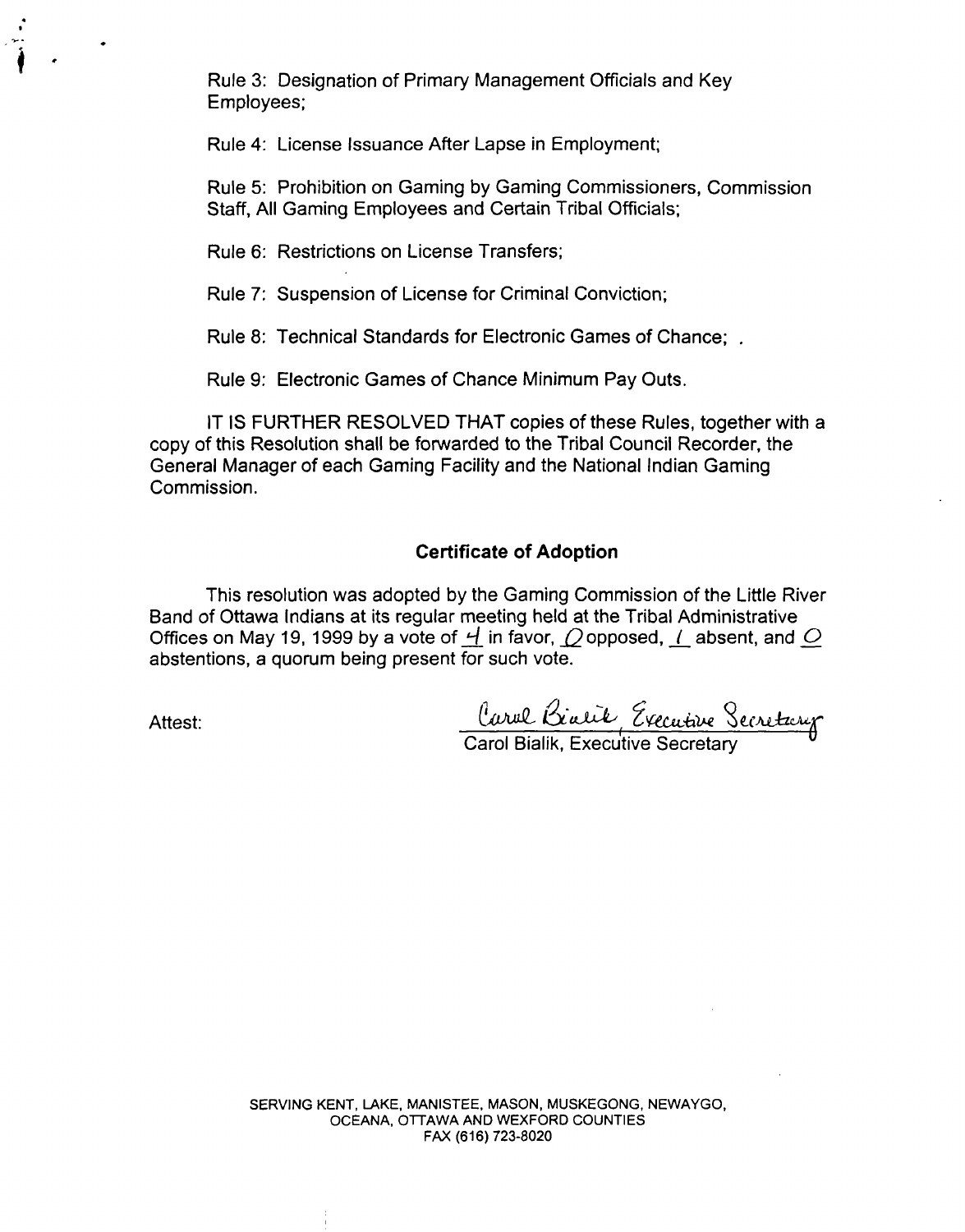| Issued: Valeric Chandler Date: 5/19/99 |                 |
|----------------------------------------|-----------------|
| <b>Revision:</b>                       | Date:           |
| Approved: $(V2)$                       | Date: $5/19/19$ |
| Page:                                  |                 |
|                                        |                 |

### **RULE 1: FEES FOR BACKGROUND INVESTIGATIONS FOR GAMING EMPLOYEES.**

(A) All "Management Contractors" and "Primary Management Officials" as defined in the Tribal Ordinance #97-400-01.

Background Investigation Application Fee: Actual Cost.

(B) All "Key Employees" as defined in the Tribal Gaming Ordinance or by Gaming Commission Rule **#3.** 

Background Investigation Application Fee: \$50.00 \*

(C) All other Gaming Employees or Non-Gaming Employees, whether employed by the Gaming Enterprise or by the Tribe, who work on or at the casino site:

Background Investigation Application Fee (Gaming Employees): \$20.00 \* Work Permit Application Fee (Non-Gaming Employees): \$20.00 \*

\* Background Investigation/Work Permit Application Fees are payable by the prospective licensee/employee at the time of application unless waived by the Tribal Gaming Commission upon proof of indigency. The balance of any costs for background investigations shall be advanced by the Gaming Enterprise (for the initial work force) or by the Gaming Commission (from Gaming Commission operating budgets).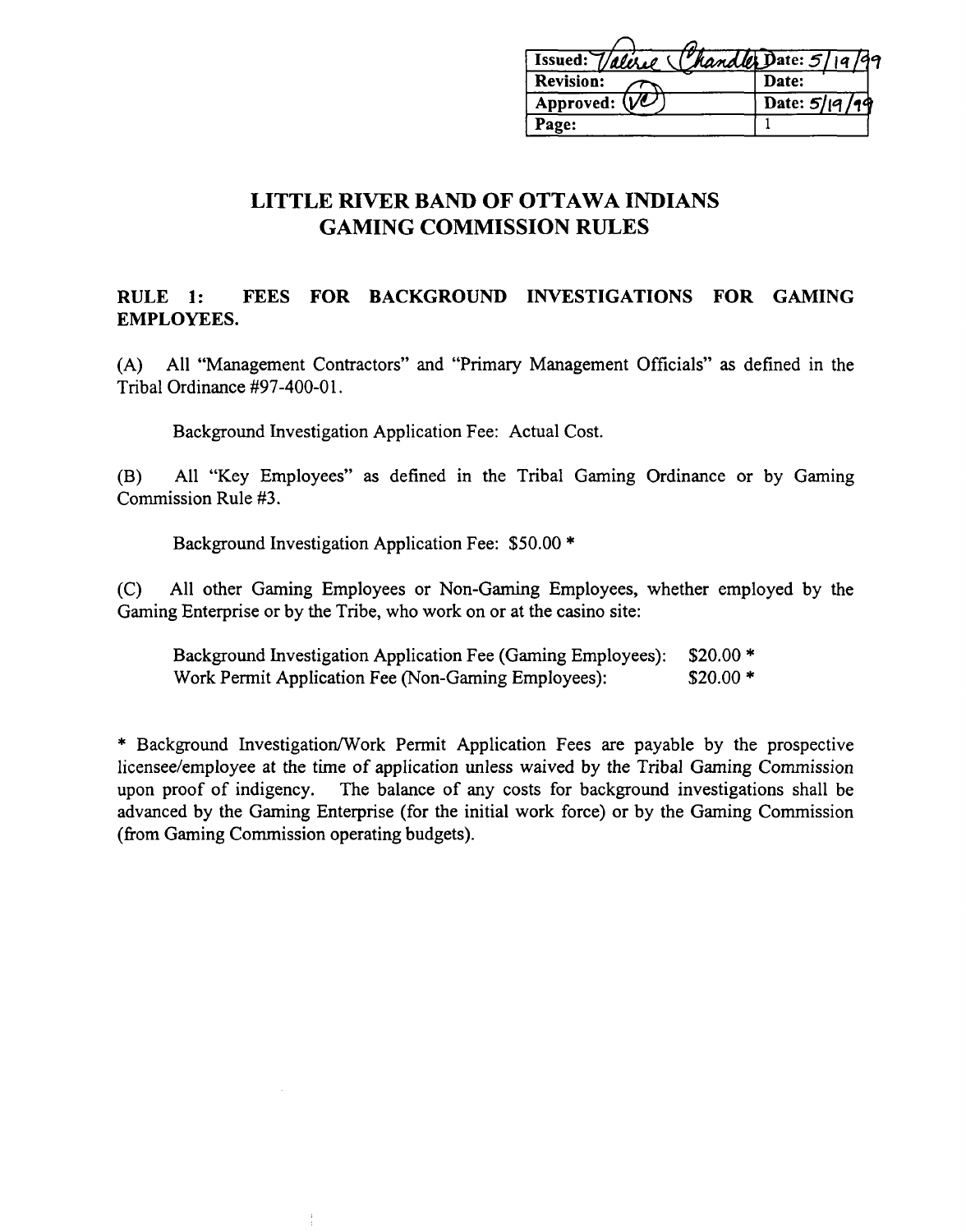| Issued: Valeric Chandler DDate: 5/19/99 |              |
|-----------------------------------------|--------------|
| <b>Revision:</b>                        | Date:        |
| Approved: $(\mathcal{W})$               | Date: 5/A/99 |
| Page:                                   |              |

 $\mathcal{F}_{\underline{\pi}}$ 

### **RULE 2: LICENSING REQUIREMENTS AND FEES FOR GAMING SERVICE VENDORS AND NON-GAMING SERVICE VENDORS.**

**(A) License Required.** Any person proposing or bidding to supply any gaming equipment, devices, supplies or other "Gaming Service" as defined in the Tribal Gaming Ordinance #97- 400-01, must first obtain a Gaming Vendor's license or a Non-Gaming Vendor's license.

**(B) License Application Fees.** The following nonrefundable license application fees shall be submitted to the Gaming Commission, together with the required application forms described in paragraph @), for the corresponding license classification to which the fees relate:

(1) For a Gaming Vendor whose projected annual sales to the Tribe's Gaming Enterprise is or will be equal to or less than Fifty Thousand Dollars (\$50,000.00), the application fee shall be \$500.00.

**(2)** For a Gaming Vendor whose projected annual sales to the Tribe's Gaming Enterprise is or will be more than Fifty Thousand Dollars (\$50,000.00) but equal to or less than Two Hundred Fifty Thousand Dollars (\$250,000.00), the application fee shall be \$1,000.00.

**(3)** For a Gaming Vendor whose projected annual sales to the Tribe's Gaming Enterprise is or will be more than Two Hundred Fifty Thousand Dollars (\$250,000.00), the application fee shall be \$2,000.00.

(4) If the vendor does not know the total dollar amount of the vendor's anticipated or proposed annual sales to the Gaming Enterprise within the twelve (12) month period for which the Vendor's License will apply, then the vendor shall make a good faith estimate of the dollar amount of the projected sales and describe the basis for such estimate.

**(5)** An additional background investigation charge may be assessed by the Gaming Commission to the extent the Commission's actual investigative costs exceed the applicant's application fee. The Commission staff shall consult with the applicant to minimize the costs associated with completing the background investigation consistent with the Commission's responsibilities under the Gaming Ordinance. Unless otherwise determined by the Gaming Commission, a Vendor's License (including a Provisional License) shall not be issued until payment of any additional investigation expenses are received by the Commission. In the event the actual investigation costs assessed under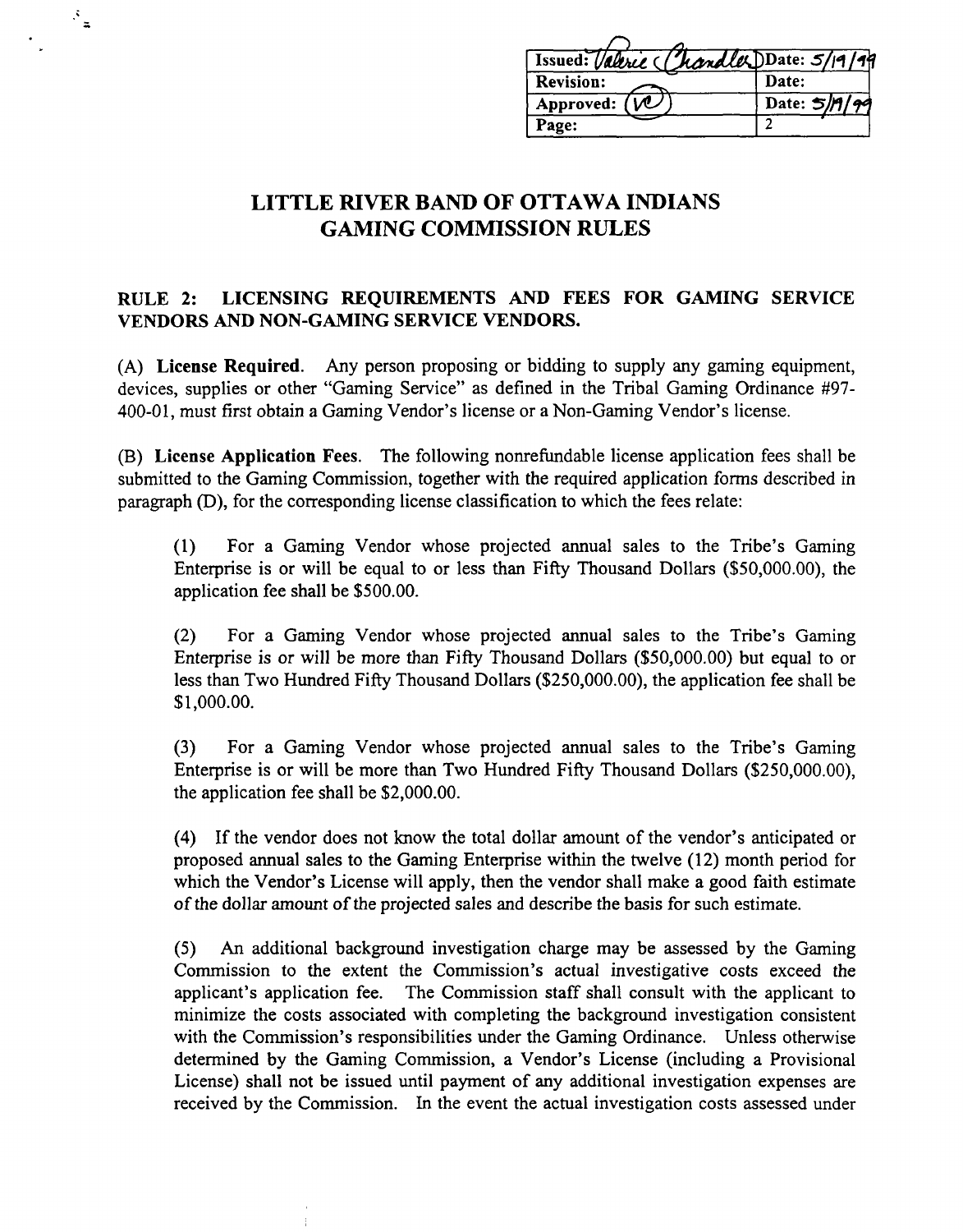|                                      | Issued: Valeric Chandler Date: 5/19/99 |
|--------------------------------------|----------------------------------------|
| <b>Revision:</b>                     | Date:                                  |
| Approved: $(\mathcal{V}\mathcal{L})$ | Date: $5/19/99$                        |
| Page:                                |                                        |
|                                      |                                        |

this subrule are less than the investigation fees assessed, the remaining balance of the background investigation shall be refunded to the applicant licensee or applied to the License Fee established under subrule (D).

(6) For all Non-Gaming Vendors whose projected annual sales to the Tribe's Gaming Enterprise is or will be equal to or more than Twenty-five Thousand Dollars (\$25,000.00), the application fee shall be \$100.00.

#### **(C) Contents of Application.**

 $\overline{a}$ 

Any applicant for a Gaming Vendor's license shall furnish to the Commission:

(1) A list of all equipment, devices, supplies and services offered for sale or lease in connection with Class 111 gaming;

(2) A completed description of the person's business, contained in the "Vendor Disclosure Form" obtained fiom the Commission; and

(3) Written certification, in compliance with Gaming Commission rule, that the supplies, devices and equipment confirm to Commission standards.

(4) A list of all jurisdictions in which the Gaming Vendor has applied for licensure and all jurisdictions in which the Gaming Vendor holds a current and valid gaming license. Gaming Vendors not holding current and valid gaming licenses from any of the jurisdictions listed in sub-rule (H) shall also be required to complete Personal History Disclosures for all "control persons" identified in the "Vendor Disclosure Form".

Any applicant for a Non-gaming Vendor's License shall furnish to the Commission:

(1) A list of all equipment, devices, supplies and services offered for sale or lease in connection with the Gaming Facility.

**(2) A** completed description of the person's business, contained in the "Vendor Disclosure Form" obtained from the Commission.

@) The following license fees shall be submitted to the Gaming Commission by the applicant or licensee upon initial issuance of the Gaming Vendor License and for each subsequent renewal of the License under this rule: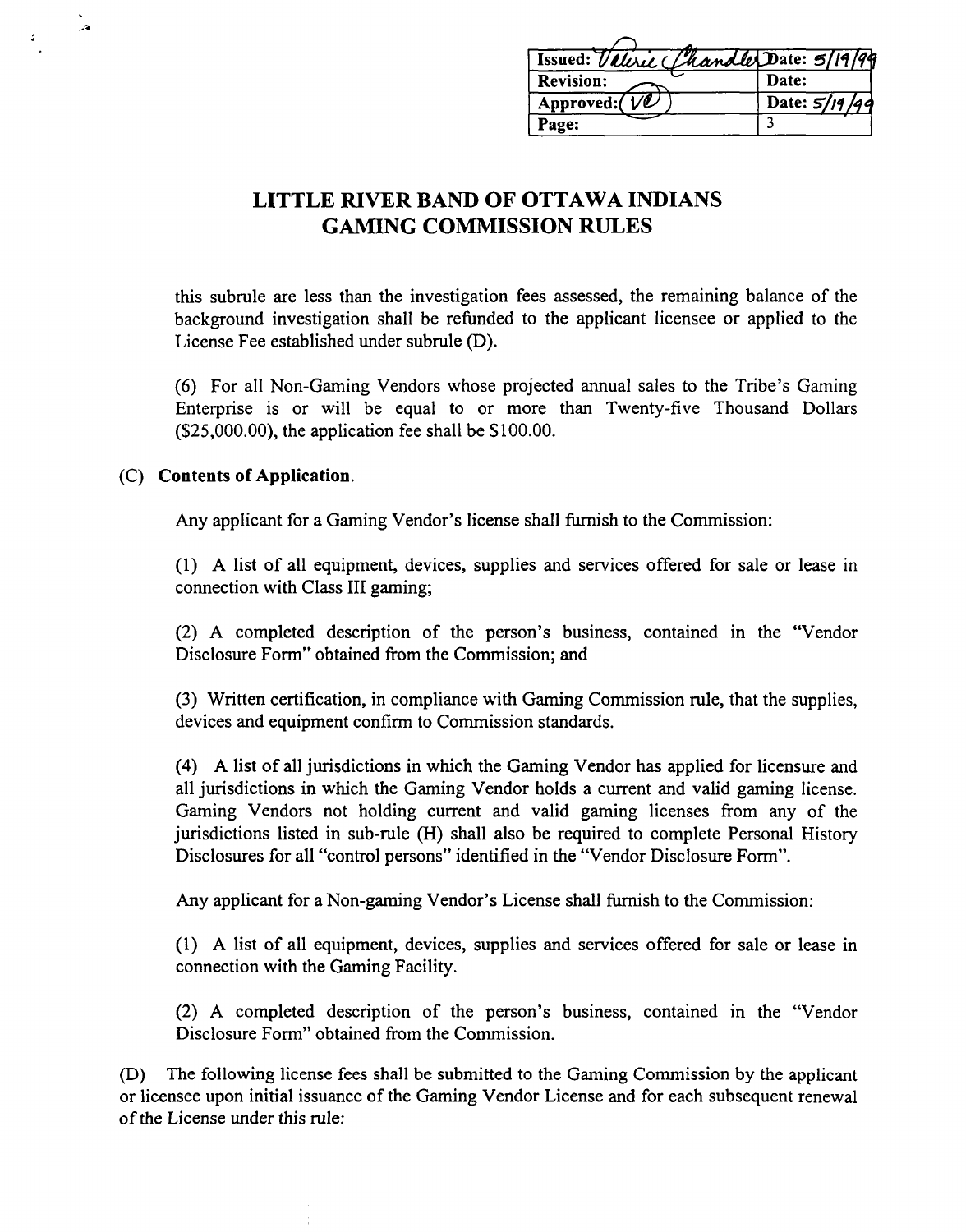| Issued: Valeric Chandler Date: 5/19/99 |               |
|----------------------------------------|---------------|
| <b>Revision:</b>                       | Date:         |
| Approved: $(VU)$                       | Date: 5/19/19 |
| Page:                                  |               |

 $\mathbf{r}$ 

(1) For a Gaming Vendor whose projected annual sales to the Tribe's Gaming Enterprise is or will be equal to or less than Fifty Thousand Dollars (\$50,000.00), the License Fee shall be \$250.00.

**(2)** For a Gaming Vendor whose projected annual sales to the Tribe's Gaming Enterprise is or will be more than Fifty Thousand Dollars (\$50,000.00) but equal to or less than Two Hundred Fifty Thousand Dollars (\$250,000.00), the License Fee shall be \$500.00.

(3) For a Gaming Vendor whose projected annual sales to the Tribe's Gaming Enterprise is or will be more than Two Hundred Fifty Thousand Dollars (\$250,000.00), the License Fee shall be \$1000.00.

(4) For any Non-gaming Vendor, who has paid the \$1 00.00 license application fee, no additional License Fee shall be charged.

(E) **Grounds for Refusal to Issue License. A** person, firm or corporation is ineligible to receive a suppliers license if any of the following exist:

(1) The person has been convicted of a felony under the laws of Michigan, any other State, or the United States within the 5 years preceding the application for license;

(2) The person has been convicted of or entered a plea of guilty or no contest to a gambling-related offense, or to fiaud or misrepresentation;

**(3)** The person is a member of the Gaming Commission;

(4) The firm or corporation is one in which an officer, director or managerial employee is ineligible for a license under subsec. (1) through (3), above;

**(5)** The firm or corporation employs a person who participates in the management or operations of the Tribe's Class 111 gaming;

*(6)* The firm or corporation has an officer, director or managerial employee who submitted the license application which contains false or misleading information; or

(7) The person, firm or corporation is associated with organized crime.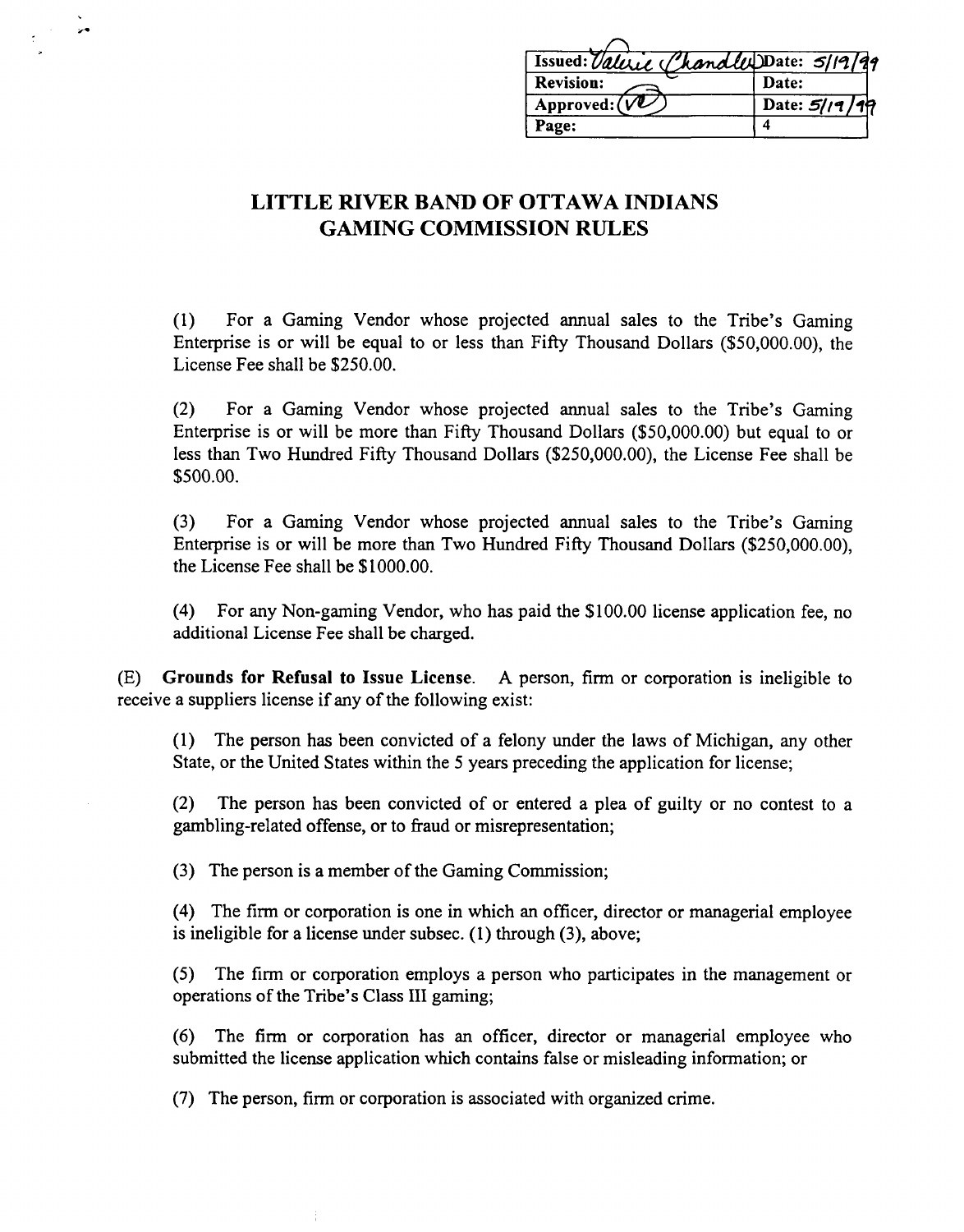| Issued: Valerie Chandler Date: 5/19/99 |                 |
|----------------------------------------|-----------------|
| <b>Revision:</b>                       | Date:           |
| Approved: $(\sqrt{\mathcal{Q}})$       | Date: $5/19/99$ |
| Page:                                  |                 |

**(F) Effect of License.** The holder of a vendor's license is authorized to sell or lease, and to contract to sell or lease, gaming equipment and supplies unique to gaming to the Tribe's Class I11 gaming facilities for a period of one year from the date of issuance.

(G) **Equipment Used in Unauthorized Facility.** Any supplier's equipment, devices or supplies which are used by any person in a gaming operation not authorized by the Tribe and the Commission shall be confiscated by the Commission.

**(H** ) **Provisional License.** The Commission may, at its discretion, issue a 90-day provisional license to any applicant who provides written documentation that it holds a current gaming vendor's license from the States of Colorado, Michigan, New Jersey, Nevada or South Dakota, or from the Bay Mills Lndian Community, Grand Traverse Band of Ottawa and Chippewa Indians or the Saginaw Chippewa Tribe, and who has submitted the appropriate license application fee. This amount will be credited to the license fee due under Section (D) of this Rule. The date of issuance of the provisional license shall also be the starting date for the annual license.

(I) **License Renewal. A** vendor who has received a license under this Rule may obtain a renewal license upon written application for such renewal license, which shall clearly state any change in ownership, location, employees, or any other subject listed in the application from that of the previous year. A license renewal fee shall accompany the application, which shall be:

(1) For vendors with no significant change indicated in the renewal application, a fee calculated as ten percent of the license application fee paid under Section (B);

**(2)** For vendors with a significant change indicated in the renewal application, a fee calculated as established in Section (B).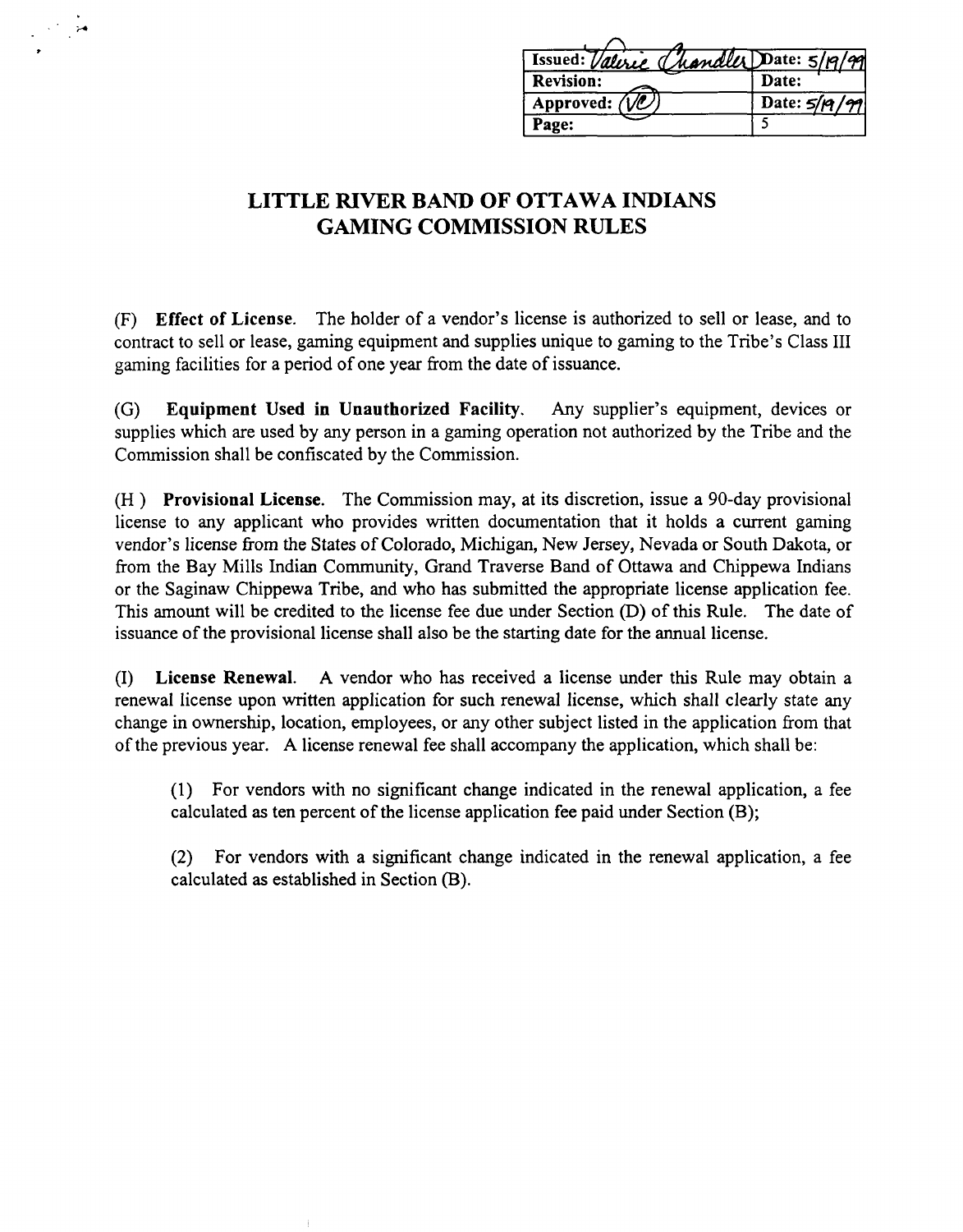| Issued: Valeric (handler Date: 5/19/99 |                 |
|----------------------------------------|-----------------|
| <b>Revision:</b>                       | Date:           |
| Approved: (                            | Date: $5/19/99$ |
| Page:                                  |                 |

### **RULE 3: DESIGNATION OF PRIMARY MANAGEMENT OFFICIALS AND KEY EMPLOYEES**

#### **Reference to Gaming Ordinance #97-400-01**

**(A) Terms Defined.** The following positions are hereby determined to have "primary management official" and "key employee" status as defined by Section **1.24** of the Gaming Ordinance:

"Primary Management Officials":

- **(1)** General Manager;
- **(2)** Chief Financial Officer;
- **(3)** Director of Casino Operation;
- (4) Director of Marketing;
- (5) Director of Security and Surveillance;
- *(6)* Director of Human Resources;
- (7) Cage Manager;
- (8) Information Systems Manager; and
- (9) All other persons having management responsibility for a management contract.

"Key Employees":

- (1) "Casino Shift Managers"
- **(2)** "Assistant Casino Shift Managers"
- **(3)** "Slot Performance Manager"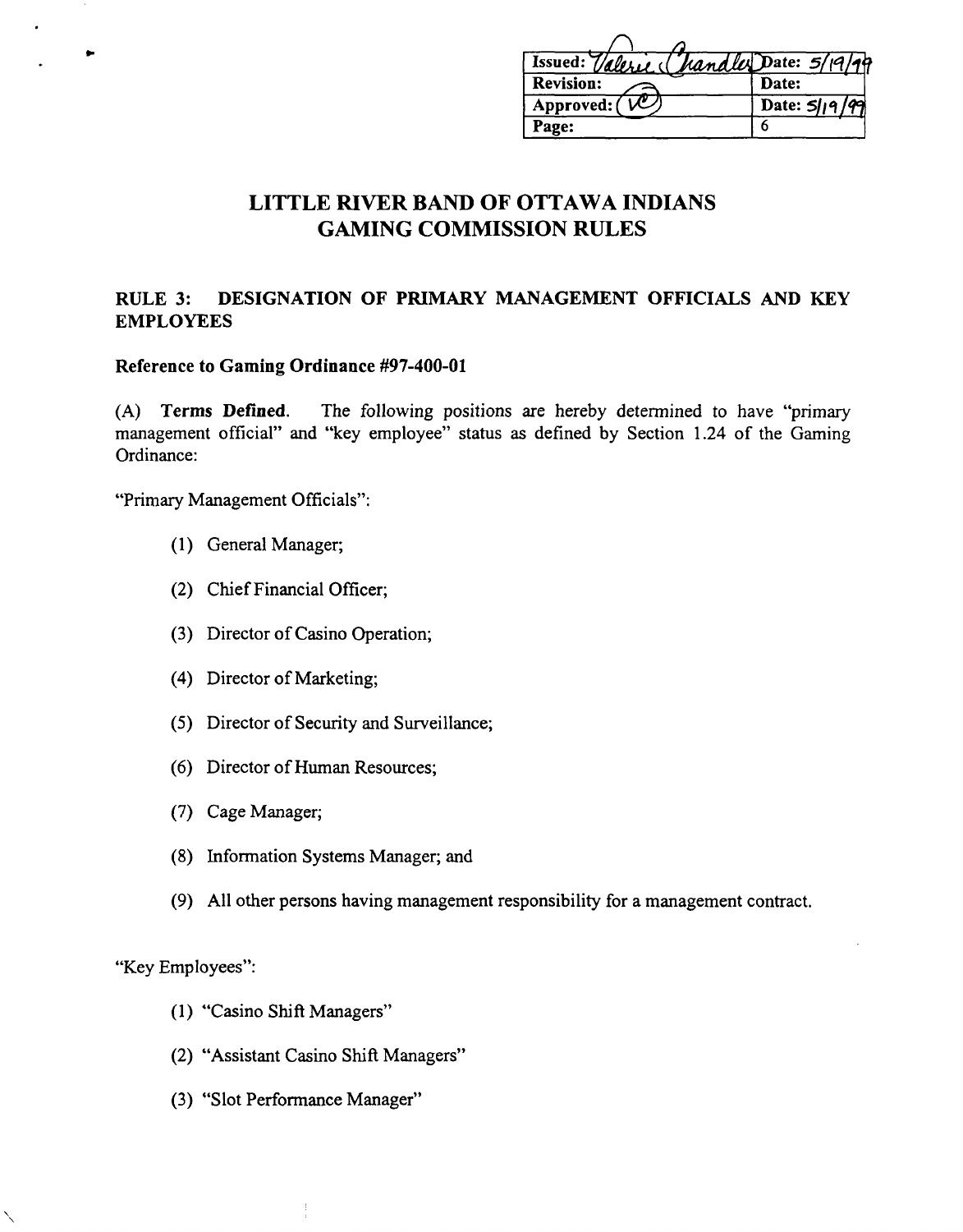| Issued: Valeric Chandler Date: 5/19/99   |       |
|------------------------------------------|-------|
| Revision: Valeric Chandler Date: 5/25/99 |       |
| Approved:                                | Date: |
| Page:                                    |       |

- (4) "Cage Supervisors"
- (5) "Accounting Manager"
- *(6)* "Purchasing Manager"
- (7) "Security Supervisor"
- (8) "Director of Facilities"
- (10) Revenue Re-Cap Auditor.
- (1 1) Tracking System Analyst
- (12) Cashier Manager
- (13) Dual Rate Supervisors
- (14) Cashier Shift Supervisors
- (15) All Table Games Operations Employees
- (16) Slot Technicians
- (17) Slot Performance Supervisors
- (1 8) Count Room Personnel
- (19) All Surveillance Employees
- (20) Food and Beverage Director
- (21) Bartenders
- (22) All persons involved in Shipping/Receiving of Gaming Supplies and Equipment.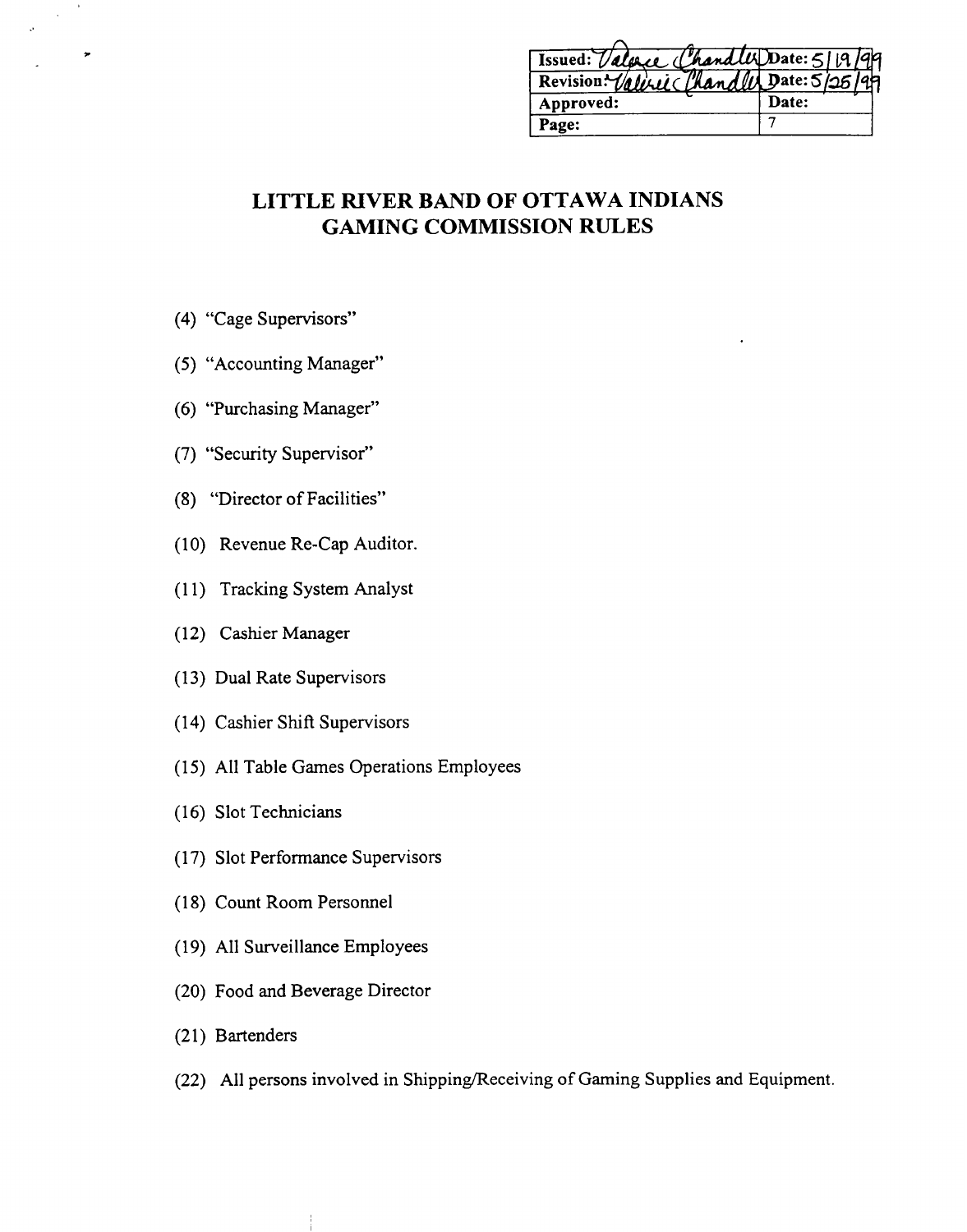| Issued: Valerie Chandler Date: 5/19/94 |                 |
|----------------------------------------|-----------------|
| <b>Revision:</b>                       | Date:           |
| Approved:                              | Date: $5/19/99$ |
| Page:                                  |                 |

All employees in the following categories shall be considered "Gaming Employees":

- (1) Gaming cashiers (not in Count Room)
- (2) Casino Host

- (3) Employment Manager
- (4) Computer Operator
- (5) Slot Operations/Performance Employees not defined as "Key Employees"
- *(6)* **All** Security Employees

 $\mathbf{j}$ 

The Gaming Commission retains the right to add to the "Key Employee" Status any position deemed necessary.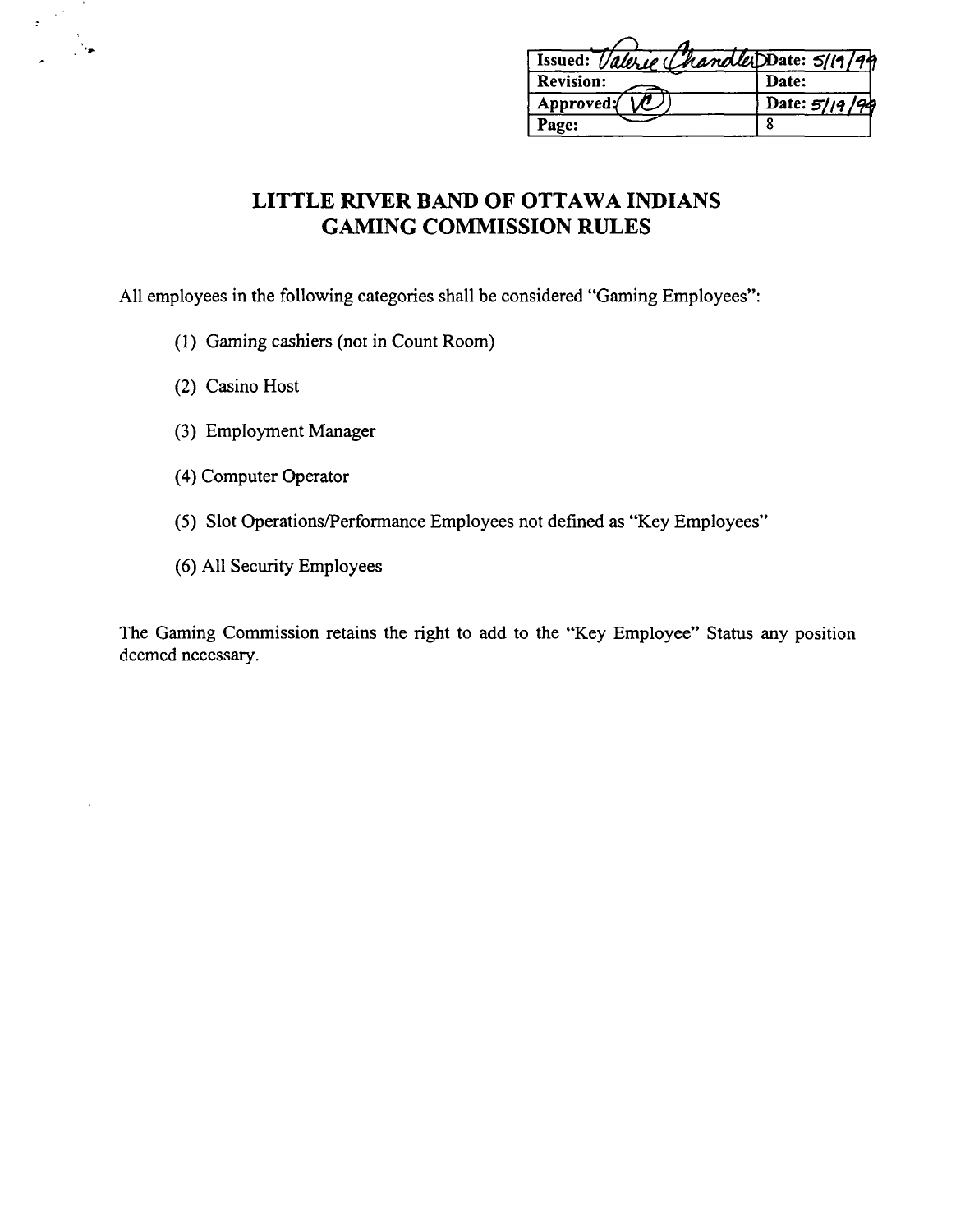| Issued: Value Chandle Date: 5/19/99 |
|-------------------------------------|
| Date:                               |
| Date: 5/19/99                       |
|                                     |
|                                     |

### **RULE 4: LICENSE ISSUANCE AFTER LAPSE IN EMPLOYMENT**

**(A) New License Required.** A person who has previously been licensed by the Gaming Commission for any position and has subsequently terminated employment for any reason during the license period must apply for and obtain a new license under Section 13 of the Little River Band Gaming Ordinance.

**(B) Fee for Background Check.** Any person applying for a new key position license within one (1) year of the issuance by the Gaming Commission of a gaming license to said person shall pay 50% of current fee for the costs of conducting a criminal history background check. After one (1) year applicant shall pay the then current fee for new employee. Said fee shall accompany the person's application.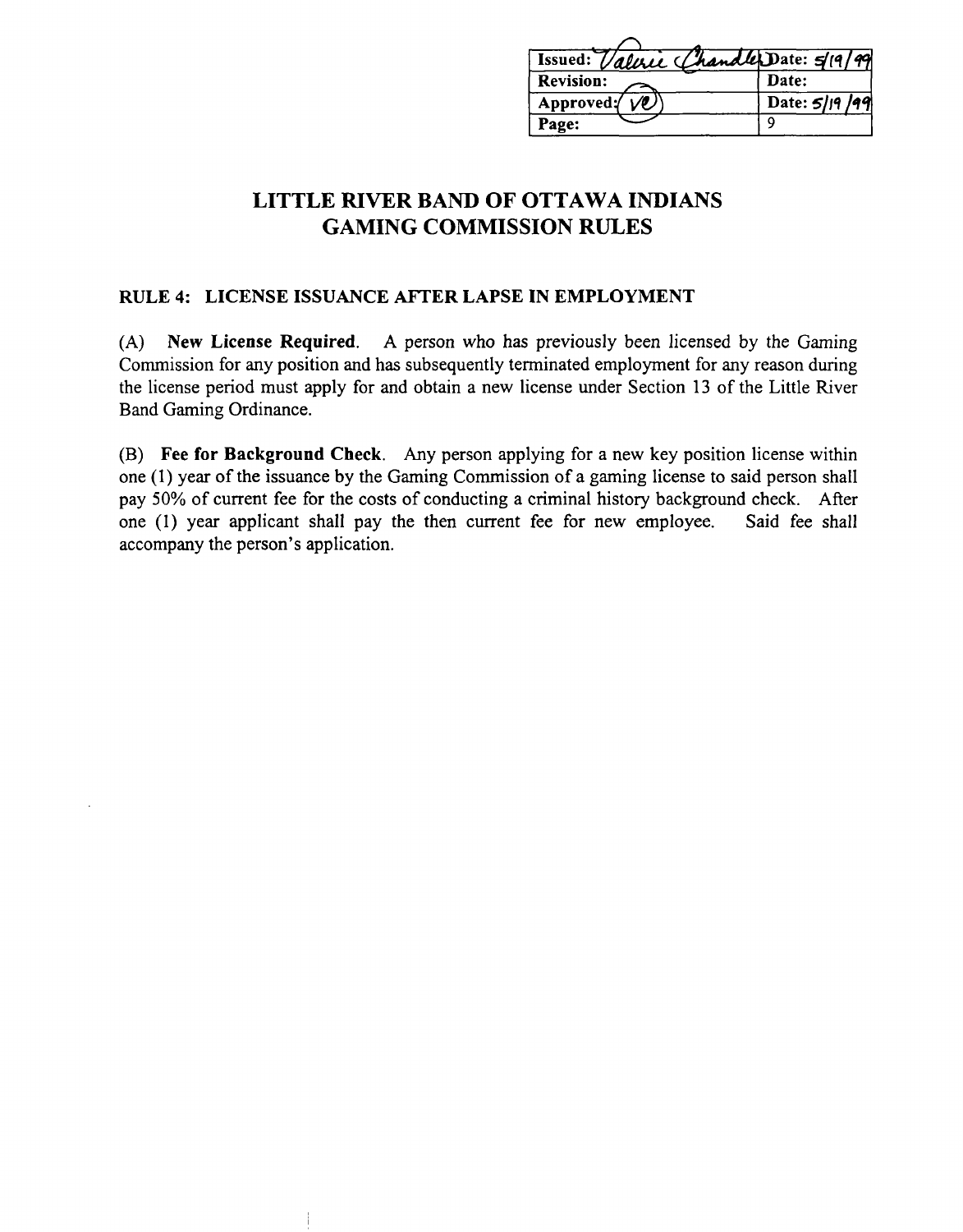| Issued: Valerie Chandler Date: 5/19/94 |                |
|----------------------------------------|----------------|
| <b>Revision:</b>                       | Date:          |
| Approved: $\langle \hat{W} \rangle$    | Date: $5/7/19$ |
| Page:                                  | 10             |

### **RULE 5: PROHIBITION ON GAMING BY GAMING COMMISSIONERS, COMMISSION STAFF, ALL GAMING EMPLOYEES AND CERTAIN TRIBAL OFFICIALS.**

**Reference to Tribal Gaming Ordinance #97-400-1, Section 1-L** 

(A) No member or employee of the Little River Band Gaming Commission shall engage in any gaming activity at any facility licensed by the Commission.

(1) Penalty for Violation. Any person subject to this Rule shall be subject to the following penalties for engaging in unauthorized gaming;

(a) An employee of the Commission shall be terminated fiom employment.

(b) A member of the Commission shall be subject to removal under sec. 4.07 (a) of the Gaming Ordinance of the Little River Band.

(c) Any person found to have violated this Rule shall be banned from any gaming facility license by the Gaming Commission for a period of one (1) year from the date of termination or removal of office.

(B) Any employee on site of Casino, employed by either the Gaming Management and/or the Tribe is prohibited fiom engaging in any type of gaming activity conducted by the facility whether he/she is licensed or not.

(1) Penalty for Violation. Any person subject to this Rule shall be subject to license suspension and/or termination by the Gaming Commission under Section 14.02 (a) (4) (5) and Section 14.03 (a) (4) (5) of the Little River Band Gaming Ordinance.

(C) The Tribal Ogema, all members of Tribal Council, and all members of the Tribal Judiciary shall be prohibited fiom engaging in any gaming activity at site of Little River Band Casino.

(1) Penalty for Violation. Any person found to have violated this rule shall be banned from any gaming facility licensed by the Gaming Commission for a period of one (1) year fiom date of such violation, plus any other punitive action taken by the Tribal Council and or Tribal Court.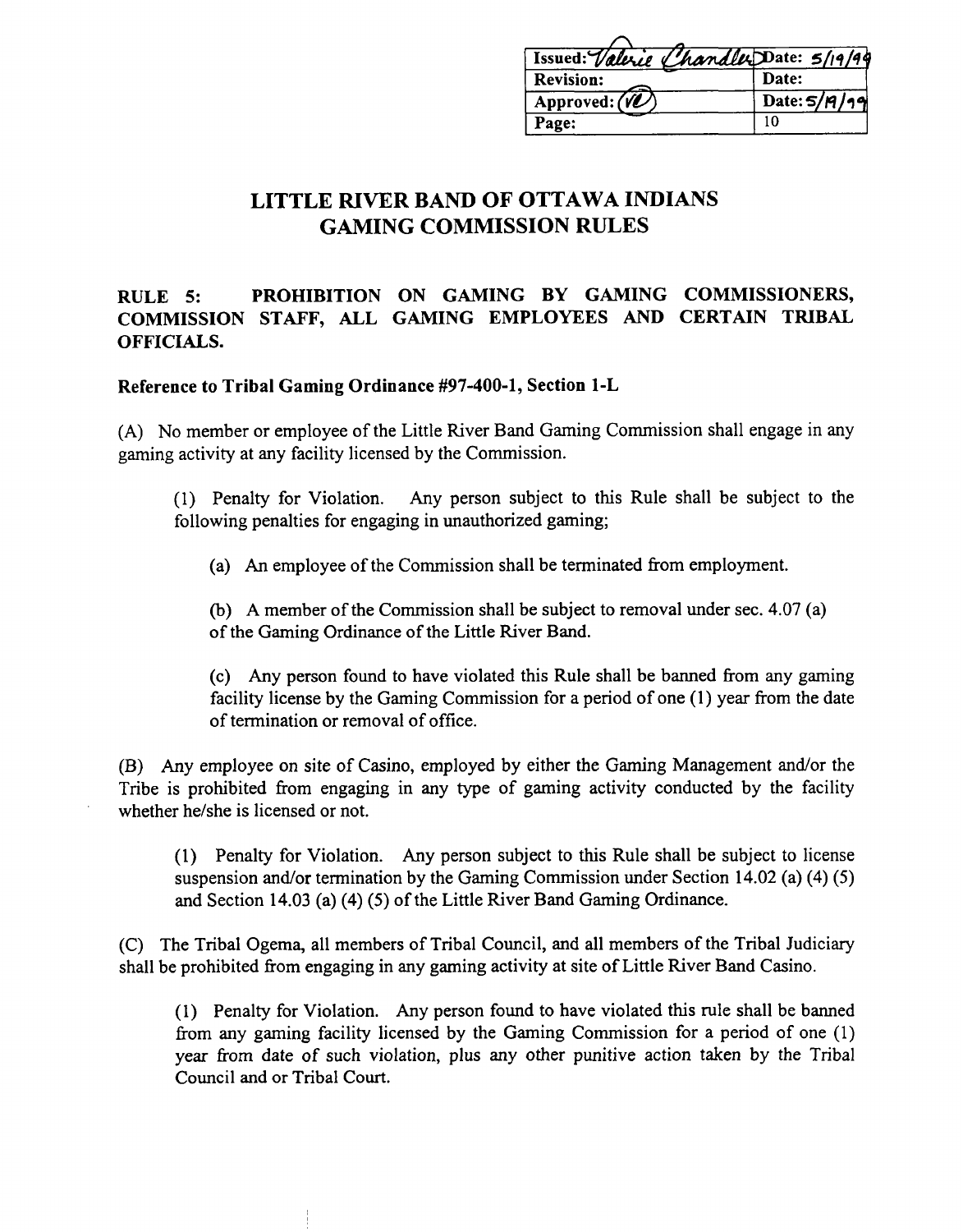| Issued: Valeric Chandles Date: 5/19/99       |                 |
|----------------------------------------------|-----------------|
| <b>Revision:</b>                             | Date:           |
| Approved: $(\overline{\sqrt{\mathcal{O}}} )$ | Date: $5/19/19$ |
| Page:                                        |                 |

#### **RULE 6: RESTRICTIONS ON LICENSE TRANSFERS**

**(A) Transfer of License. A** person licensed by the Gaming Commission for a particular position as a "key employee" or "primary management official' may transfer to another position with the written approval of the Gaming Commission, with the exception of surveillance [see, subsec. (B) herein].

**(B) Transfer Prohibited.** No person who is licensed **as** "surveillance" may transfer to any other position in that gaming facility location for whlch a gaming license is required by the Gaming commission, unless or until the Gaming Manager attests in writing to the Commission that the surveillance camera array has been modified from that used during said person's employment **as** surveillance.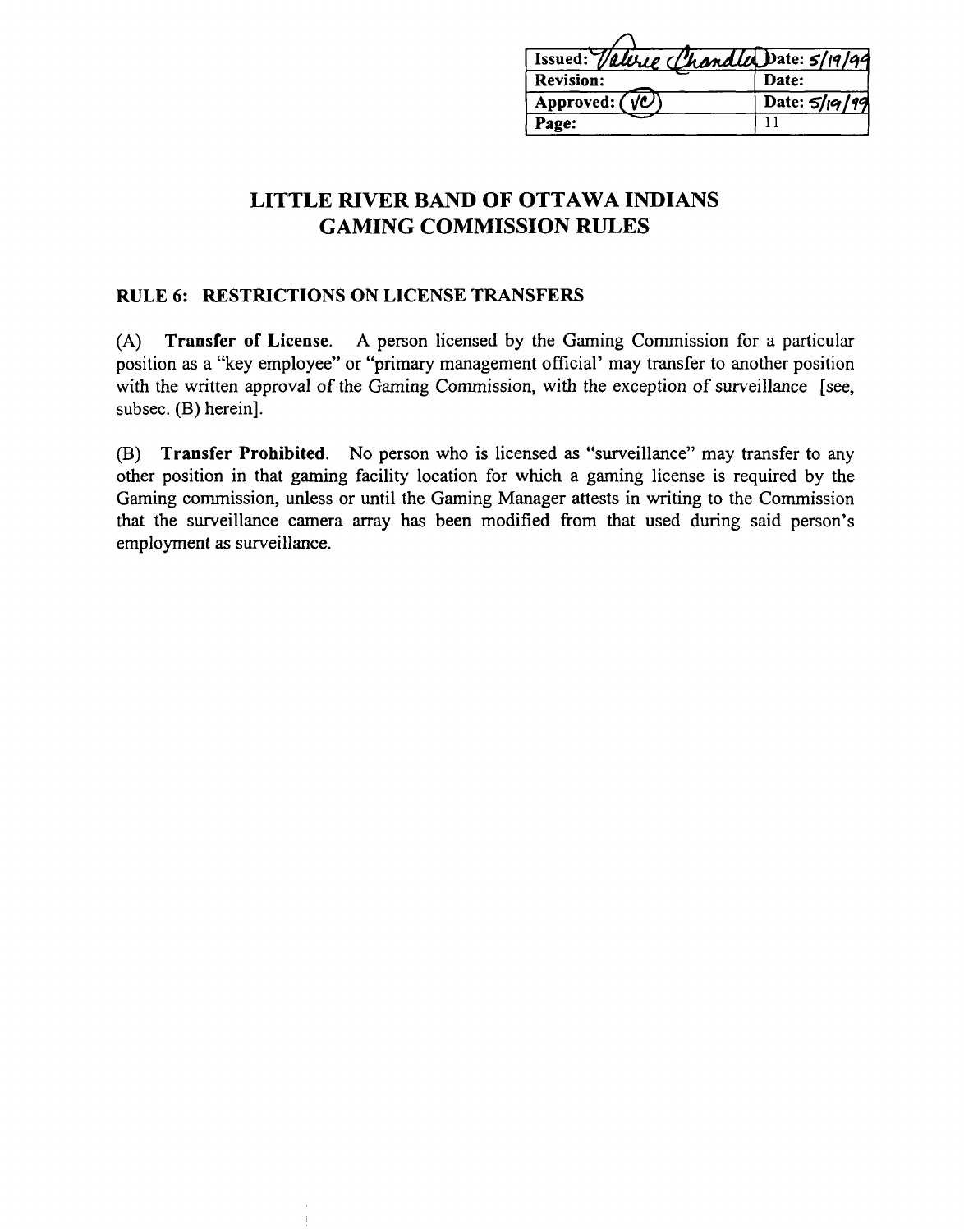| Issued: Valerie Chandle Date: 5/19/99 |
|---------------------------------------|
| Date:                                 |
| Date: $5/19/99$                       |
| 12                                    |
|                                       |

#### **RULE 7: SUSPENSION OF LICENSE FOR CRIMINAL CONVICTION**

**(A) Conviction Leading to Suspension.** The Gaming Commission shall suspend any gaming license issued to any person who is convicted of a crime, as such is defined in Sections 4 (D) (2) and 4 (D) (3) and 4 (D) 4 of the Compact with the State of Michigan while that person is employed at any Tribal Gaming Facility;

**(B) Effective Date of Suspension.** The Commission shall suspend the gaming license as follows:

(1) For those offenses listed in Section 4 (D) (2) of the Compact, the Commission shall suspend its license immediately and notify the licensee's supervisor of the action. Such notification shall be made immediately upon receipt by the Commission of information that the licensee has been convicted of an offense subject to Section  $4$  (D)  $(2)$ . Notification to the licensee shall advise that the license will be terminated for the commission of such offense, under the provisions of Sec. 14.2 of the Gaming Ordinance.

(2) For those offenses listed in Section 4  $(D)$  (3) of the Compact, the Commission shall suspend its license 15 days after notification to the licensee's supervisor of the action. Such notice shall be made immediately upon receipt by the Commission of information that the licensee has been convicted of an offense subject to Section 4 (D) (3). Notice to the licensee shall advise that the license will be terminated for the commission of such offense in 15 days, unless the licensee receives a waiver of the employment barrier or a pardon for said offense prior to that time, and so advises the Gaming Commission.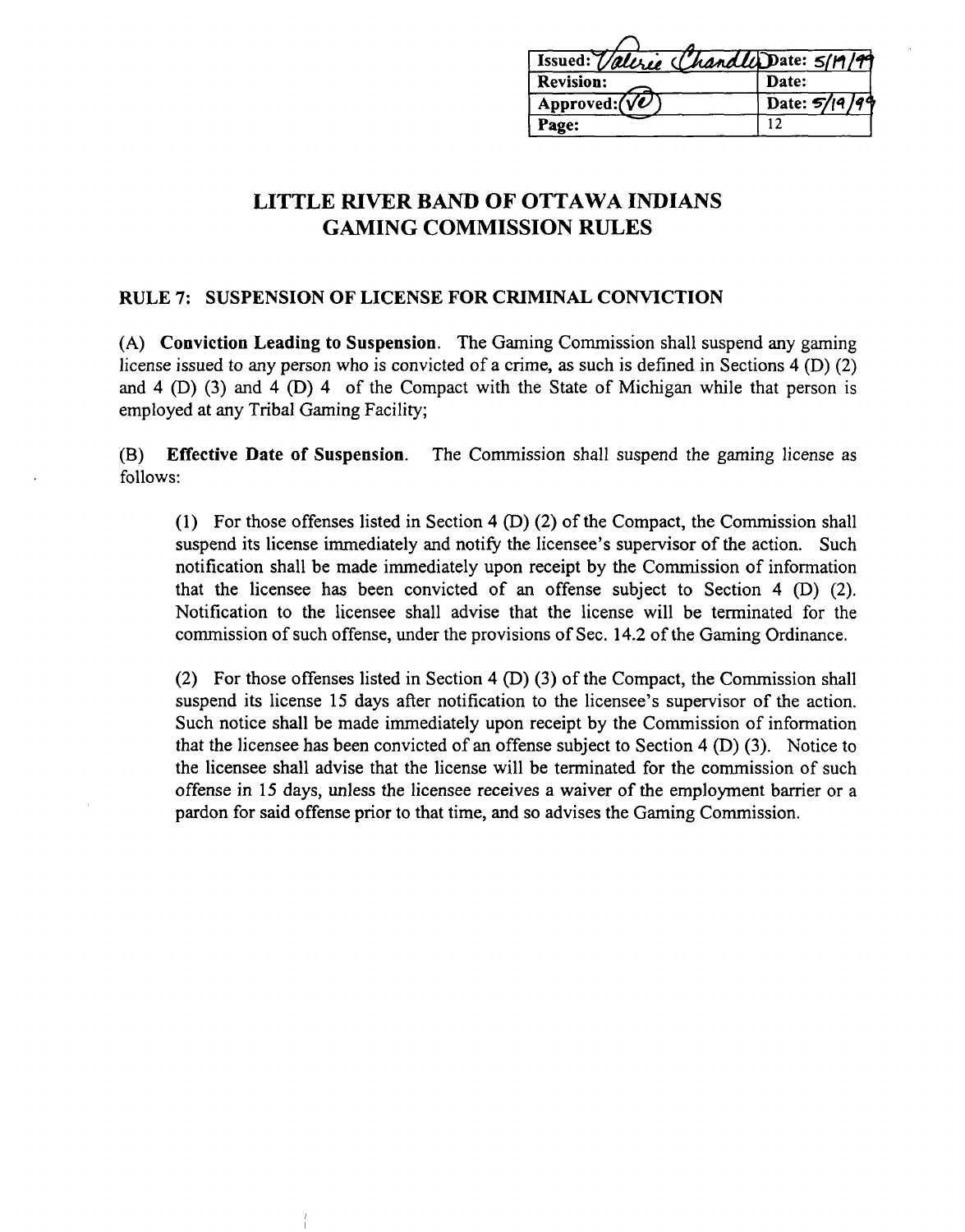| Issued: Valeric Chandle Date: 5/19/99 |                 |
|---------------------------------------|-----------------|
| <b>Revision:</b>                      | Date:           |
| Approved: (                           | Date: $5/19/99$ |
| Page:                                 |                 |

### **RULE 8: TECHNICAL STANDARDS FOR ELECTRONIC GAMES OF CHANCE**

**(A) Hardware and Software Requirements.** Any electronic game of chance installed in a facility licensed by the Commission shall meet the hardware and software technical standards of either the State of Nevada or the State of New Jersey.

**(B) Certification.** Each electronic game of chance, or a prototype thereof, shall be tested, approved and certified by a gaming test laboratory as meeting the requirements of sec. (A), prior to its installation in a facility licensed by the Commission. The Commission shall accept such certification fiom any laboratory operated by or under contract with the States of Nevada, New Jersey, South Dakota, Colorado, Michigan or Mississippi.

(C) **Testing of Games of Chance.** If required by the gaming test laboratory, the Commission shall require the manufacturer or distributor or an electronic game of chance to transport not more than two (2) working models of such game and related equipment to a location designated by the laboratory for testing, examination and analysis. The manufacturer or distributor shall pay for any and all costs for the transportation, testing, examination and analysis. Said testing may include the entire dismantling of the electronic game of chance and related equipment, and some tests may result in damage or destruction to one or more electronic components of the devices. If required by the laboratory, the manufacturer shall provide specialized equipment or the services of an independent technical expert to assist with the testing, examination and analysis.

**(D) Manufacturer** / **Distributor Certification of Conformity.** The manufacturer or distributor of each electronic game of chance which is proposed to be installed in a facility licensed by the Commission shall certify, in writing, that upon such installation, each electronic game of chance:

**(1)** Conforms precisely to the exact specifications of the electronic game of chance prototype testing and approved by the gaming test laboratory; and

(2) Operates and plays in accordance with the technical standards adopted in sec. (A), above.

**(E) Information on Each Game to be Maintained.** Prior to installation of an electronic game of chance in a facility licensed by the Commission, the manufacturer or distributor shall report to the Commission the following information for each such game, including, but not limited to: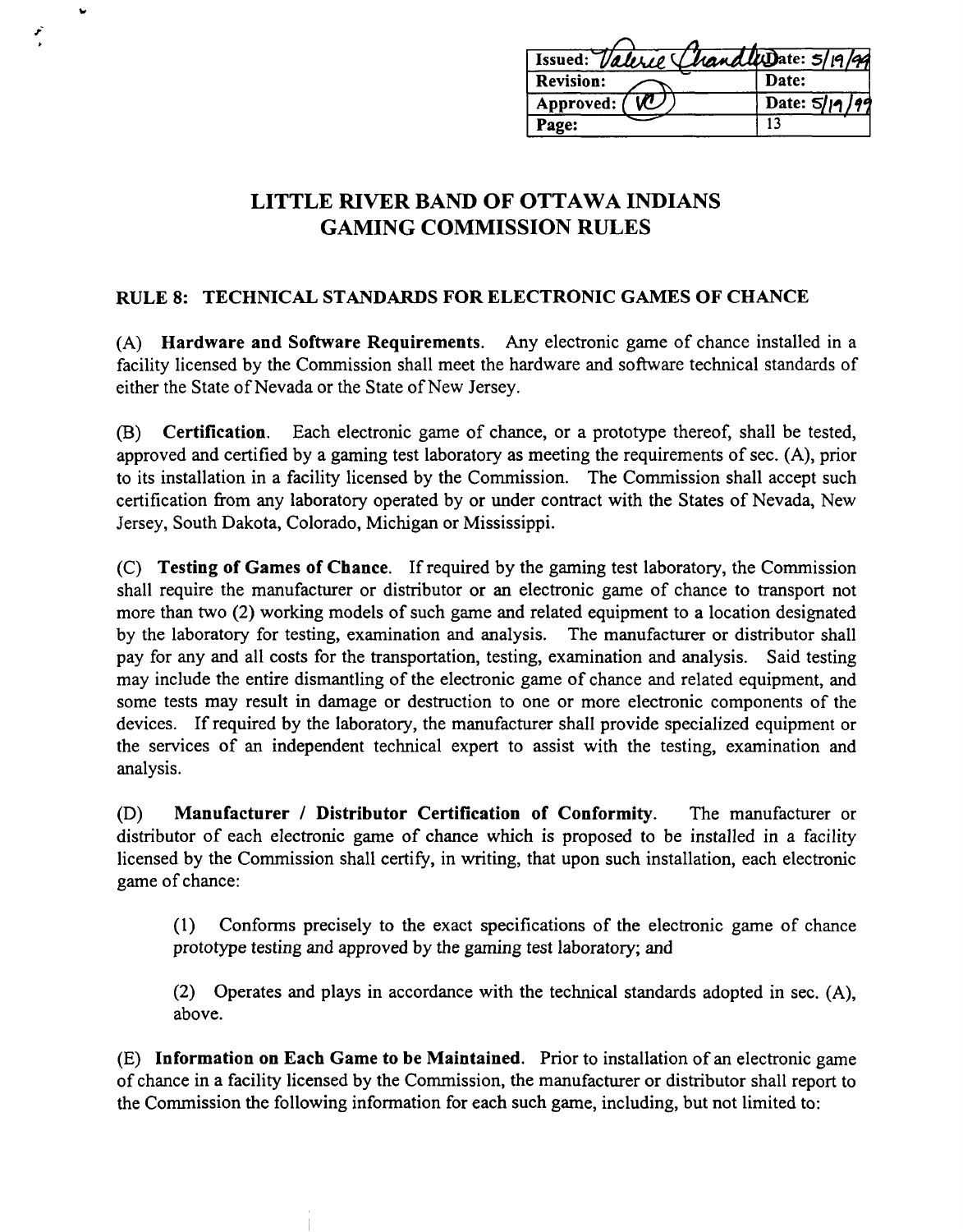| Issued: Valere (handle Date: 5/19/99 |               |
|--------------------------------------|---------------|
| Revision:                            | Date:         |
|                                      |               |
| Ŵ.<br>Approved                       | Date: 5/19/99 |

- (1) The type of electronic game of chance;
- (2) The game's serial number;

¥

(3) The game's manufacturer;

(4) The person from whom the game was acquired, the means by which the game was transported into the State of Michigan, and the name and street address of any common carrier or other person transporting the game;

(5) The certification required under sec. (D), above;

*(6)* The Erasable Programmable Read Only Memory (EPROM) chip's identification number;

- (7) The location in which the game will be placed; and
- (8) The date of installation.

**(F) Notification of Removal from Play.** Upon removal of an electronic game of chance from a facility licensed by the Commission, the Operator shall report in writing to the Commission the following:

(1) The date on which the game was removed;

(2) The game's destination; and

(3) The name of the person to whom the equipment is to be transferred, including the person's street address, business and home telephone numbers; the means by which the game is to be transported and the name and street address of any common carrier or the person transporting the game.